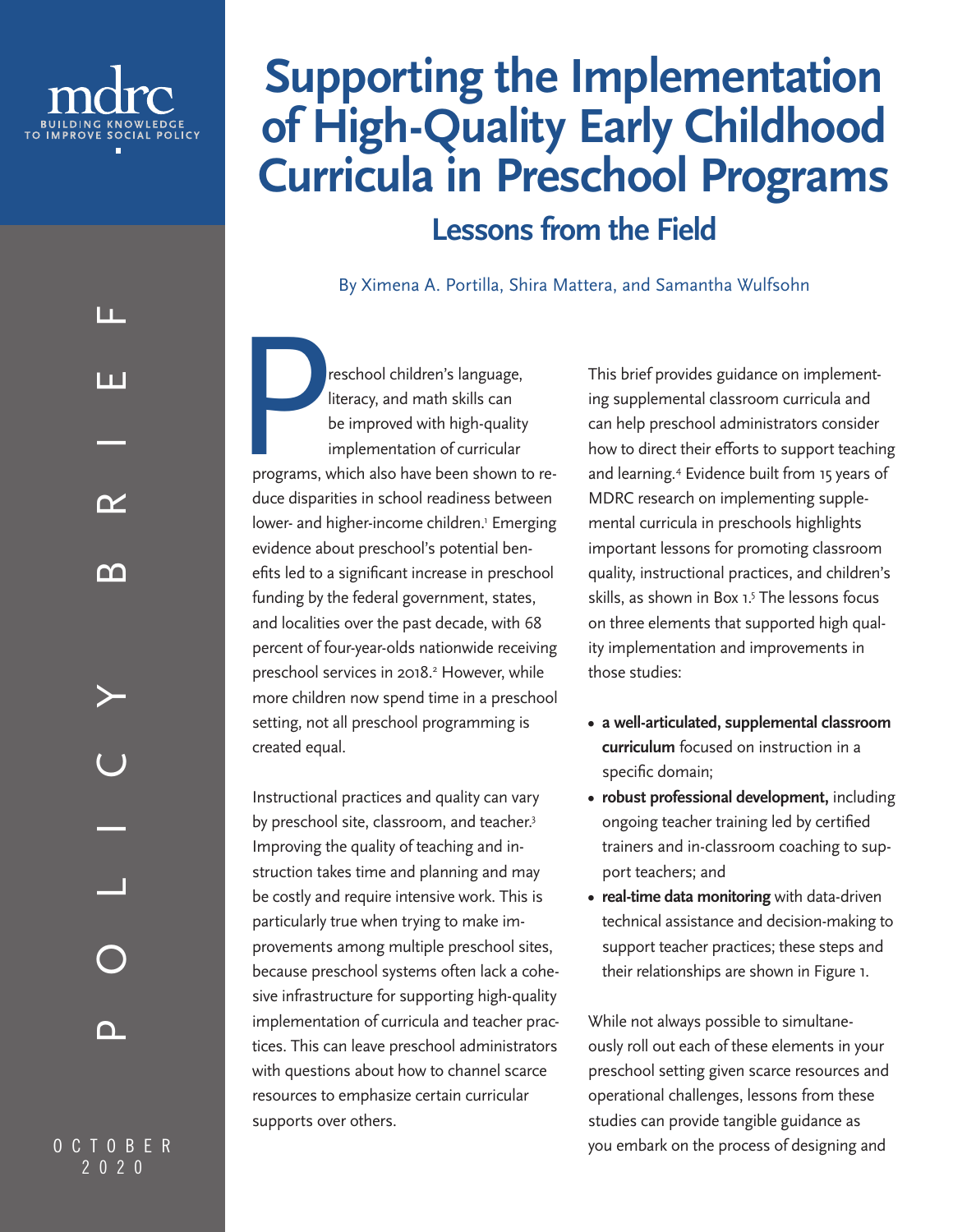# <span id="page-1-0"></span>BOX 1: MDRC STUDIES OF SUPPLEMENTAL PRESCHOOL CLASSROOM CURRICULA

From 2006 to 2015, MDRC conducted three large-scale demonstrations of supplemental preschool classroom curricula supported by training, coaching, and data monitoring around the country. Together, these studies represent the experiences of about 1,100 preschool lead and assistant teachers and 83 coaches who participated in a total of 255 training sessions.

**[Foundations of Learning \(FOL\)](https://www.mdrc.org/project/foundations-learning-project#overview)**, a replication study, tested the effects of a classroom behavior management model that used an adapted version of the Incredible Years Teacher Training Program plus support from master's-level clinical classroom consultants, across 91 preschool classrooms in Head Start centers, public schools, and community-based organizations in Newark, New Jersey, and Chicago, Illinois.

**[Head Start CARES](https://www.mdrc.org/project/head-start-cares-project#overview)** tested three curricula designed to support children's social-emotional development — Incredible Years Teacher Training Program, Preschool PATHS, and Tools of the Mind - Play — in 307 Head Start classrooms from 17 Head Start grantees located in 10 states.

**[Making Pre-K Count \(MPC\)](https://www.mdrc.org/project/making-pre-k-count#overview)** examined the short- and long-term effects of Building Blocks, a math curriculum, in 173 preschool classrooms in New York City public schools and communitybased organizations.

implementing high-quality preschool systems. A toolkit, soon to be published by MDRC, will provide specific tools and resources to implement various elements presented here.

# **PICK A SUPPLEMENTAL CURRICULUM THAT FITS YOUR PROGRAM NEEDS**

Review the specific needs of the children at your preschool site before selecting a supplemental curriculum. After identifying children's learning or developmental needs, select an evidence-based curriculum that targets the specific domain that aligns with those needs. This can help teachers improve children's

outcomes in a particular domain of child development (for example, social-emotional development, mathematics, or literacy).<sup>6</sup> Consider the following three lessons when selecting a supplemental curriculum.

#### **• LESSON ONE**

**A curriculum that provides focused content in one domain of children's learning and development allows training and coaching to concentrate deeply on that domain.**

To support strong implementation, consider selecting a supplemental curriculum that targets a specific domain of children's skills or teacher practice that you are interested in sup-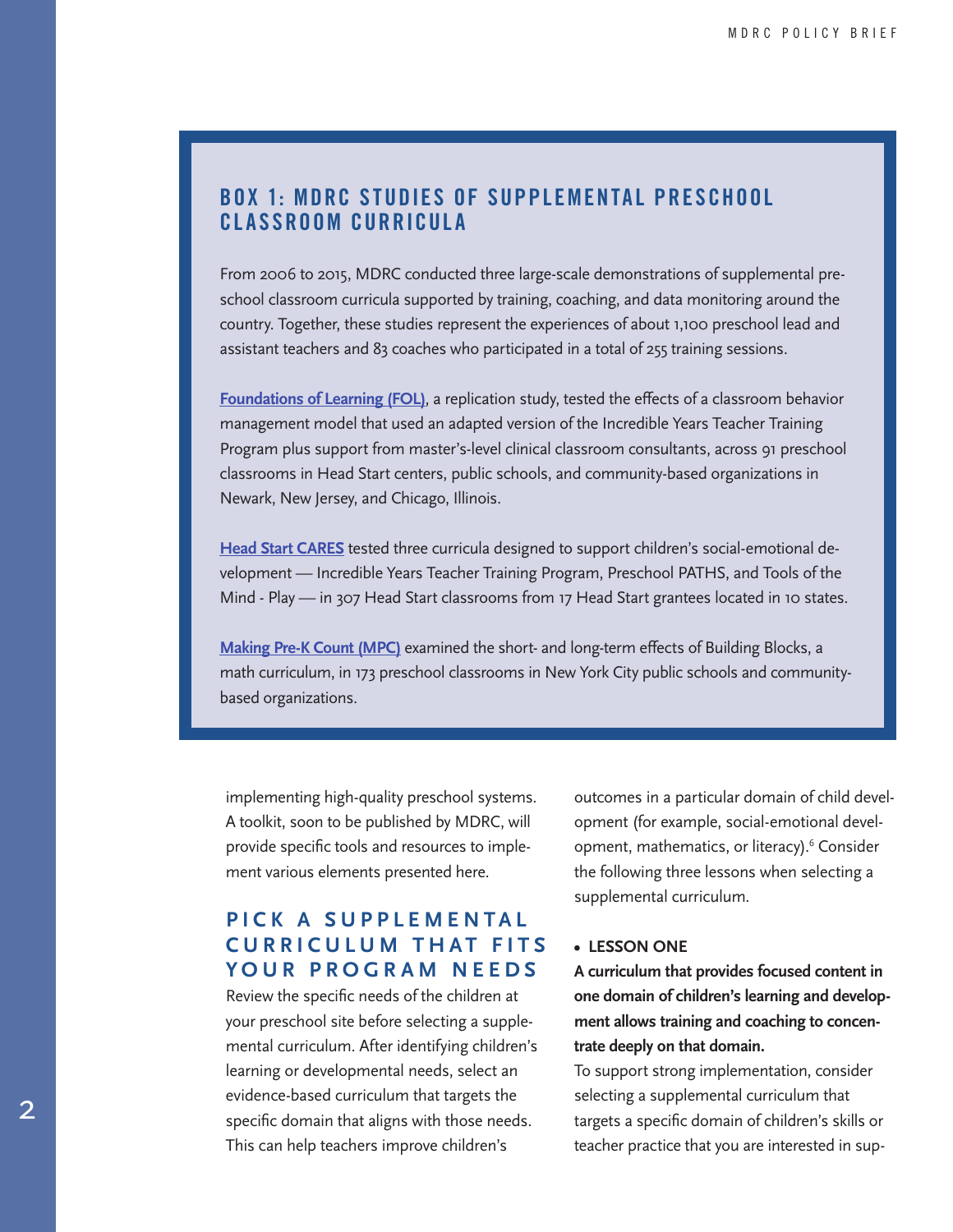# <span id="page-2-0"></span>FIGURE 1: THREE CORE COMPONENTS OF HIGH-QUALITY IMPLEMENTATION



porting. The preschool studies described in this brief used specific curricula focused on particular domains based on the needs of children in those preschool settings — mathematics in MPC and social-emotional development in Head Start CARES and FOL. Those curricula followed a scope and sequence of children's development that aligned with the natural progression of children's skills in that domain[.7](#page-9-0) Each curriculum's professional development offerings also explicitly targeted core sets of teacher practices and child skills in those particular domains. By focusing on one domain, teachers and coaches became steeped in that targeted domain, which allowed for stronger implementation of the curriculum.

#### **• LESSON TWO**

**When selecting a curriculum, consider whether the model has existing evidence of positive effects on the classroom climate, teachers' instructional practices, and children's outcomes in the targeted domain of development.** Selecting a curriculum with a proven track record of improving a specific outcome in one or more rigorous studies can increase the likelihood of seeing improvement in the targeted teacher practice or child outcome.<sup>[8](#page-9-0)</sup>

MDRC's preschool studies used the curricula described in Box 1 because each had a strong research base — at least one study that used the most reliable methods for proving program effects. The chosen curricula had demonstrated positive effects on the classroom climate or instructional practices, as well as on children's outcomes, in the targeted domain.

#### **• LESSON THREE**

**Fidelity to the model is strengthened by a curriculum with clear manuals, materials, and an existing training process.**

Any time a supplemental curriculum is implemented outside of a controlled research setting, implementing the curriculum in the way it was designed to be delivered — known as fidelity to the model — can prove challenging. To maximize success in a real-world context, it is important to assess each curriculum for the existence and accessibility of manuals, lesson plans, and similar curricular materials. Teachers, as well as the trainers and coaches who support them, rely on existing materials produced by curriculum developers. Using previously developed manuals — checklists of needed materials, scripts, sequencing, and explanations for activities — allows teachers to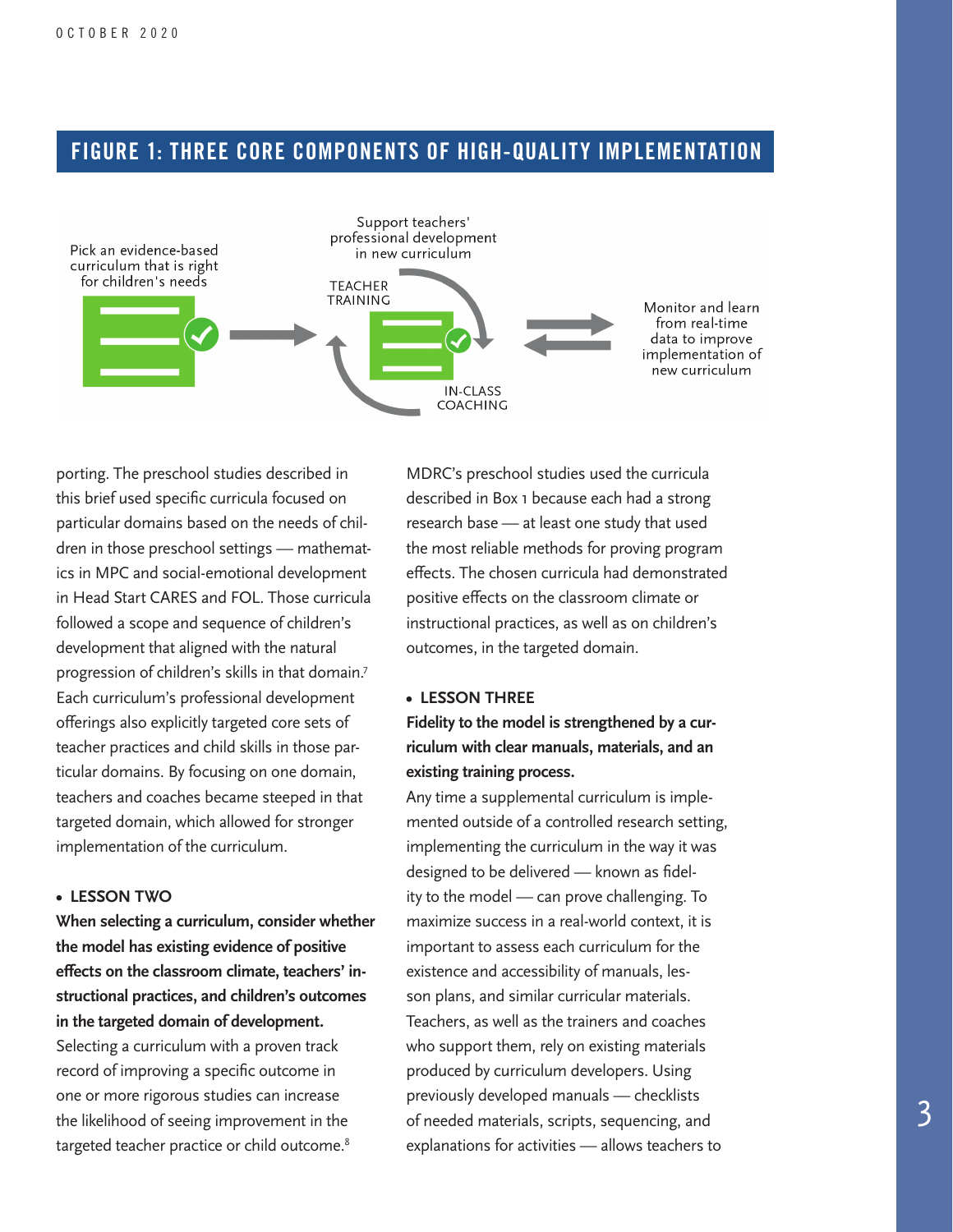allocate time and energy to high-quality instruction and appropriate adaptations for their classrooms, rather than taking limited time and resources to create their own materials and activities. Trainers also rely on existing training and technical assistance plans from developers to ensure teachers learn curricular content in the most effective way. The use of a developed set of training materials, agendas, and content that aligned with the curricular materials was vital for successful implementation in the MDRC preschool studies.

# **S U P P O R T T E A C H E R S ' P R O F E S S I O N A L D E V E L O P M E N T I N A N E W D O M A I N W I T H T R A I N I N G A N D COACHING**

When deciding how to best support your teachers when implementing a new supplemental curriculum, consider that training and coaching can be valuable and complementary parts of their professional development. Teacher training is the primary vehicle to learn new curricula and instructional practices and can also serve as a base for developing a common understanding when teachers attend alongside coaches. Coaches can expand on what teachers learn in training and help them apply those lessons directly in specific classroom contexts. In all three MDRC preschool studies, teachers and coaches reported that this model of professional development facilitated successful implementation of the supplemental preschool curricula. The following eight lessons demonstrate how to promote effective and useful training, and how a strong coaching model supports teacher implementation of supplemental curricula.

4

#### **Ongoing Teacher Training**

## **• LESSON ONE**

## **Teachers benefit from ongoing training throughout the year.**

When teacher training is scheduled throughout the year, each session can focus on specific teacher practices or activities for near-term adoption. Subsequent training can also build on prior content, resulting in a professional training model that is additive. Across the three MDRC preschool studies, teacher training was directly tied to the implementation of each domain-specific, supplemental curriculum in the classroom. How training was conducted varied by preschool study. Two of the studied curricula in Head Start CARES introduced the theory of the program in an initial training and subsequent sessions throughout the year focused on specific activities from the curriculum. In MPC, teacher training lasted for two years. The first year focused on teachers learning the curriculum and activities, and the second year sought to cultivate a deeper understanding among teachers of how children's mathematical thinking develops.

Ongoing training builds on previously learned content and provides a format in which teachers learn about strategies in a training session, practice them in the classroom, and then discuss the implementation process with their peers at a subsequent session. Thus, holding training sessions throughout the year allows for continuous feedback and support from trainers, coaches, and teachers' peers as they implement supplemental curricula. In all three MDRC preschool studies, coaches joined their teachers at the training workshops to support the link between training content and teachers' day-to-day classroom experiences. Coaches also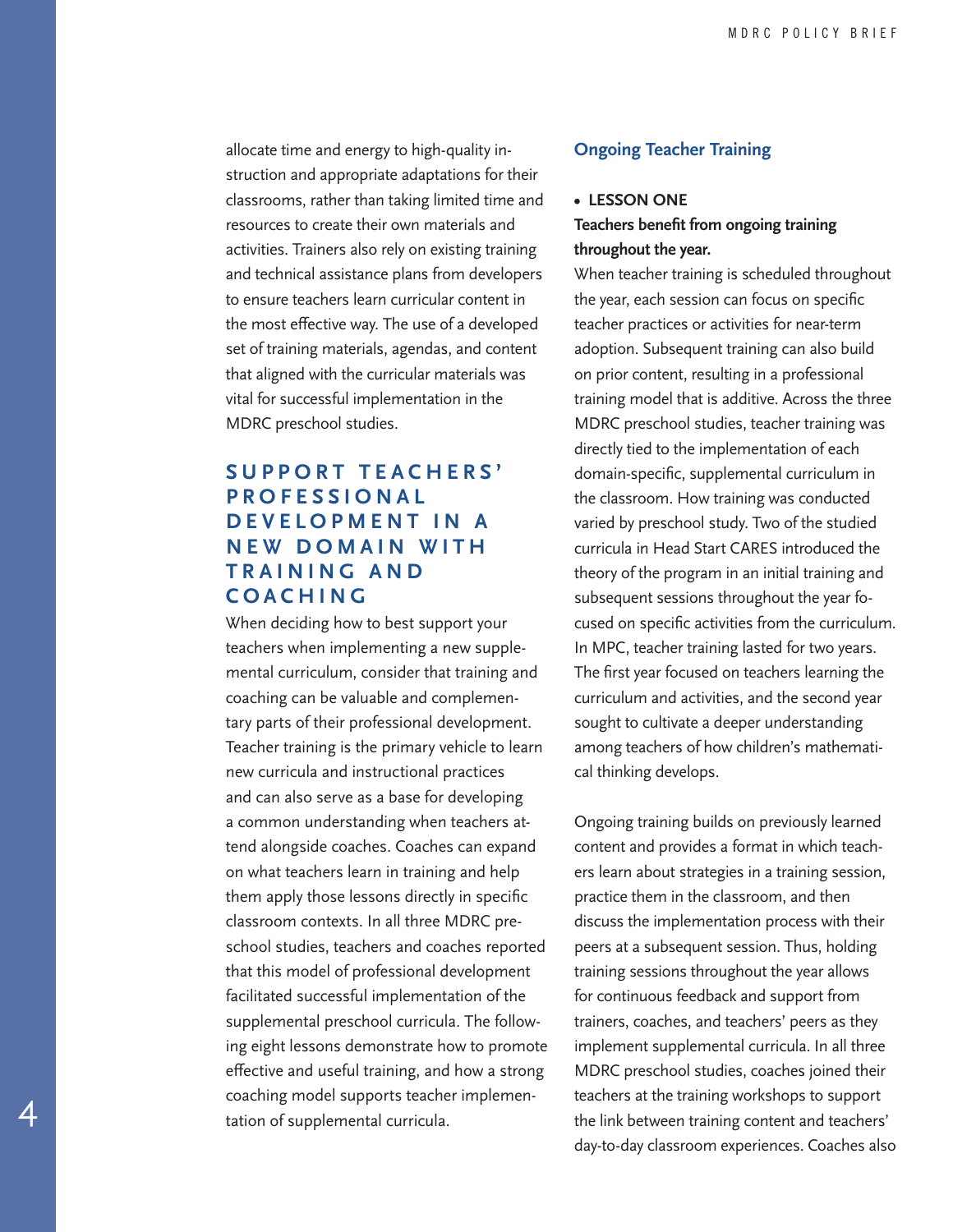communicated successes and challenges from the field to trainers, enabling them to tailor training content to apply to teachers' everyday experiences managing their classrooms.

#### **• LESSON TWO**

## **Training lead teachers and assistants together can strengthen the implementation and sustainability of new instructional practices.**

Training lead and assistant teachers together provides more consistent support for curricular implementation in the classroom, as well as continuity in classroom practices in the event of staff turnover. Joint training poses logistical challenges, as assistant teachers often need to manage classrooms while lead teachers participate in training. Making this work requires careful planning to ensure enough space for a greater number of attendees, classroom coverage if training happens during preschool hours, coverage of costs if training is not held during preschool hours, and additional materials and transportation needs. However, the benefits may outweigh the challenges; lead and assistant teachers in all three MDRC preschool studies reported that being trained together strengthened their relationship and helped make implementation more successful. In addition, training alongside lead teachers seemed to empower assistant teachers to play a more active role in implementation and boost their morale and sense of professional identity.

## **In-Classroom Coaching**

#### **• LESSON THREE**

**Consider a coaching model that makes time for observation of teachers' implementation in the classroom as well as regular opportunities for reflection and feedback about teacher practices outside the classroom.**

When you develop a coaching model, include in-classroom coaching as well as time for teachers to step away from the daily concerns of teaching to focus on meeting with their coaches. Ideally, the model creates a feedback loop in which coaches' observations of what happens in the classroom inform the coachteacher meeting, which in turn informs the next in-classroom coaching session. In the three MDRC preschool studies, coaches developed a genuine understanding of teachers' successes and challenges, observing and supporting teachers as they tried out the new curricula in their classrooms. Follow-up meetings with coaches provided teachers time away from the classroom to reflect on their practice, receive constructive feedback, set goals, and plan for the next several weeks of implementation. These meetings also enabled coaches to plan for the following classroom coaching sessions. No standard coaching model exists across early childhood education settings; however, teachers and coaches seemed to benefit from a model that offered them time for reflection and feedback based on their observed practices within the classroom.

#### **• LESSON FOUR**

**The coaching process benefits from early hiring and training of appropriate coaching staff, who can develop a foundation in their knowledge of curricular content before they start working with teachers.**

It is ideal to hire and train coaches before teachers are trained and the school year starts. If you hire and train coaches early, they can focus their efforts at the beginning of the school year toward building rapport with teachers, identifying teachers' needs as they enter the training process together, and helping the teachers navigate and organize the curricular materials.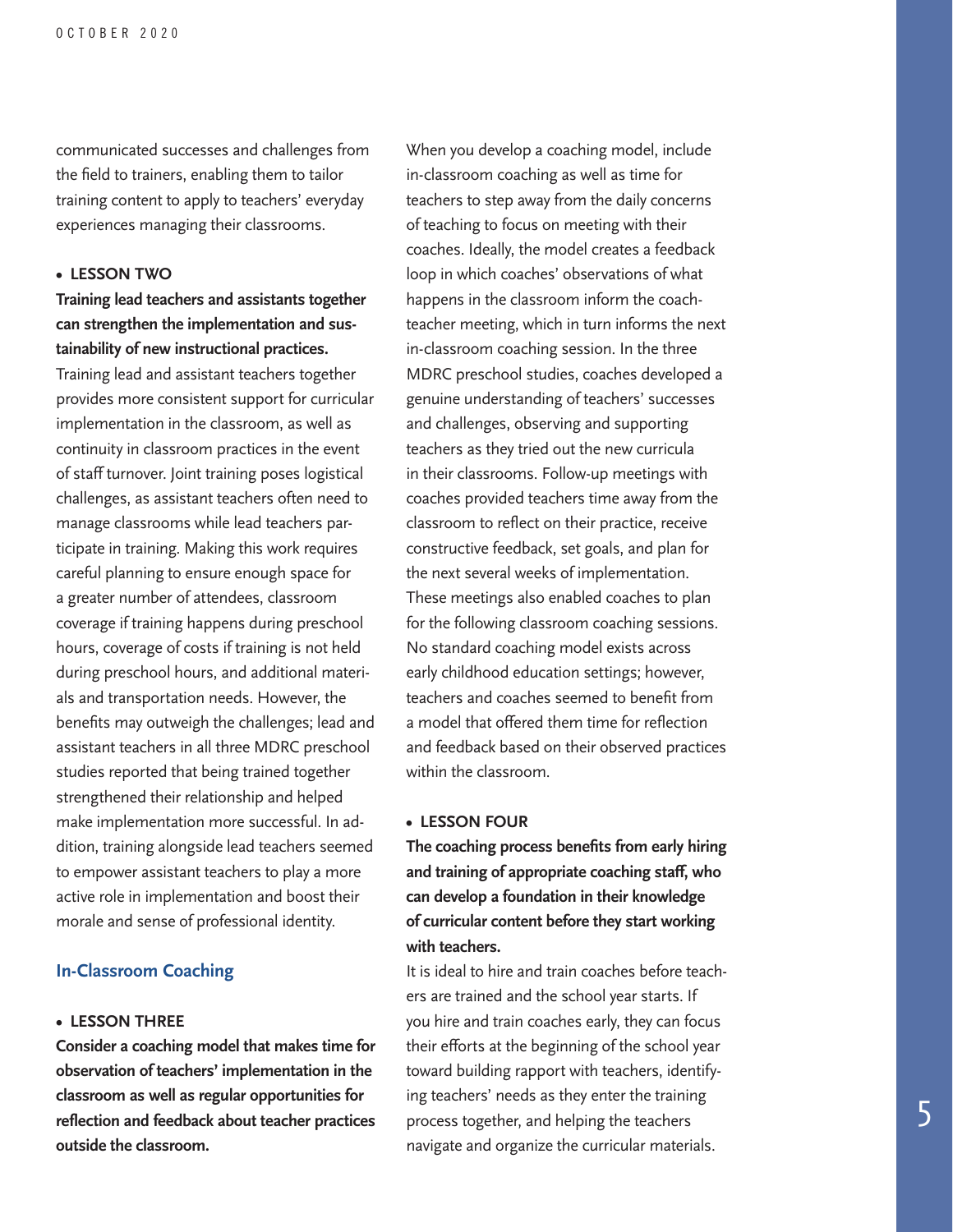The recruitment and hiring process can take a long time, since geography, the number of coaches needed, and the type of skills required all influence the process. In Head Start CARES and MPC, the team hired coaches at least three to four months before the curriculum's implementation to get coaches on board by the start of the school year. Hiring dates well ahead of the start of the school year can ensure coaches are fully trained before the start of curriculum implementation.

While training coaches before school starts can be logistically challenging and drive up costs, teachers and coaches believe that it is important. Coaches in MPC trained extensively on the coaching model, curriculum, and data collection system before implementation. That allowed them to focus on building partnerships with teachers and support them in learning the curriculum during training rather than having to learn the material simultaneously while they started coaching teachers. Early training of coaches also enabled the creation of a peer network of support and resources throughout the implementation year.

#### **• LESSON FIVE**

**Culturally competent coaches who have skill sets that reflect the needs of preschools and their populations can facilitate curricular implementation.**

As you begin the hiring process, try to determine whether the coaches' abilities and credentials match the needs of the students and teachers. In Head Start CARES, preschool sites were encouraged to hire coaches who spoke the languages used in classrooms. In some cases where preschool sites prioritized other characteristics, it was hard for coaches to support teachers and children in real time or provide teachers with feedback if they could not understand every interaction during classroom observations. In MPC, Spanish-speaking coaches were matched to dual-language preschool sites. All coaches received additional training on cultural and linguistic competence, as well as possible program adaptations to support implementation in classrooms with dual language learners. Irrespective of language-match, the coaching model in all three MDRC preschool studies highlighted cultural competency to ensure that coaches' work responded to and addressed cultural differences in thoughtful and respectful ways. This was discussed on an ongoing basis during coaches' group supervision.

#### **• LESSON SIX**

**Teachers seem more receptive to constructive feedback from coaches who approach their work in a collaborative and non-evaluative fashion.**

When developing a coaching model, consider that teachers and coaches may have a greater opportunity to build trust into their relationship when coaches do not serve as the teachers' supervisors nor play an evaluative function. In all three MDRC preschool studies, coaches offered support in an open and collaborative fashion, providing real-time, constructive feedback on teachers' implementation of lessons and activities. Coaches generally did not share teachers' progress on implementing new curricula with preschool site staff or teachers' supervisors. This approach helped teachers feel comfortable and safe in communicating their perspectives, goals, and struggles. A core component of all three coaching models stipulated that coaches spend the start of the academic year developing rapport, building relationships and trust,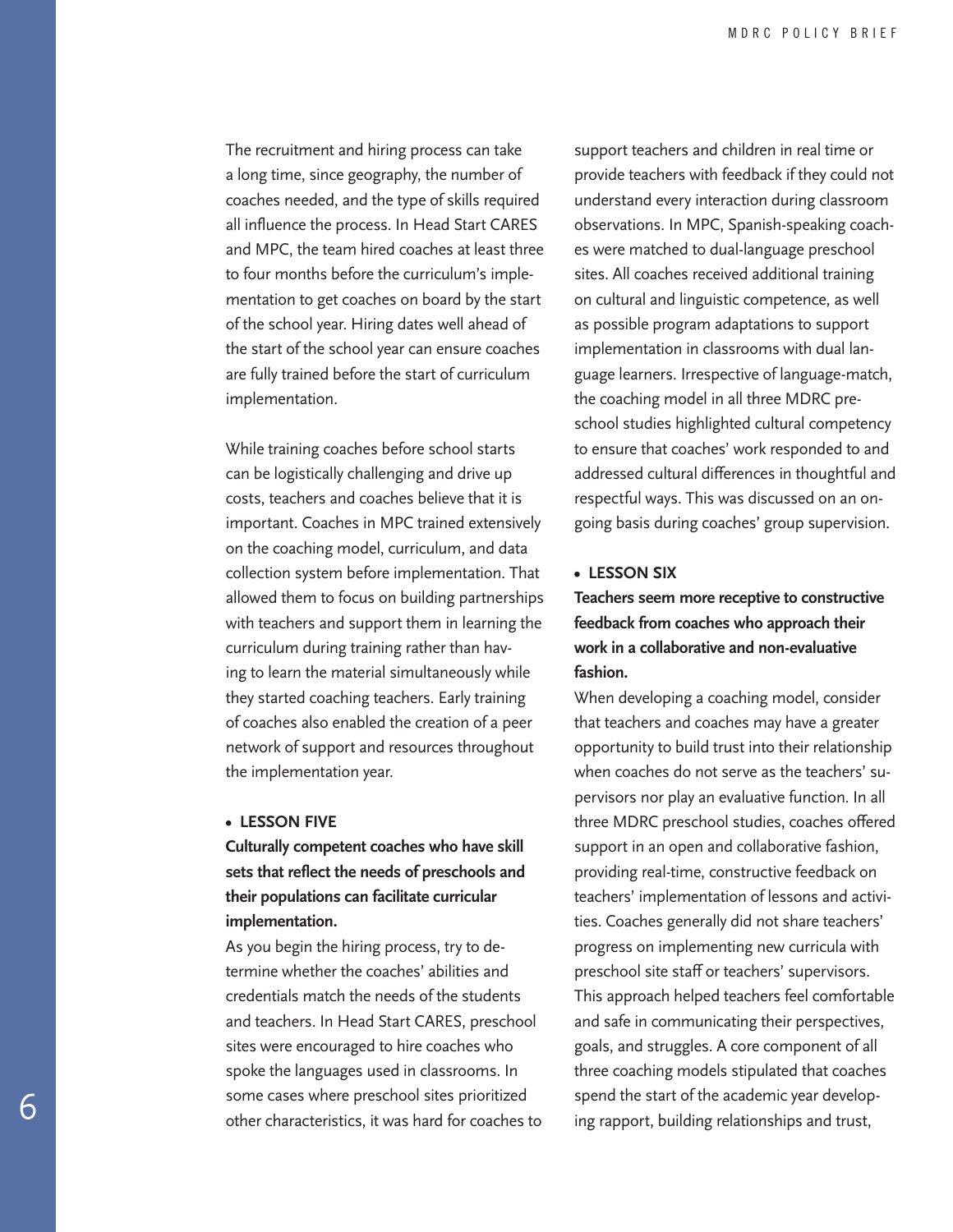<span id="page-6-0"></span>and understanding the cultural context of their classrooms and communities. The coaching models were designed to help teachers be more receptive to coaches' feedback, enabling more effective curricular implementation[.9](#page-9-0)

#### **• LESSON SEVEN**

**Coaches benefit from supervision and support from multiple stakeholders. Leadership can also help to cultivate teacher buy-in for curricular implementation by actively championing coaches' efforts.**

Coaches benefit when they receive support in their work from a range of individuals, including staff from their hiring organizations, curriculum trainers, clinical supervisors from external agencies, and individuals from other support systems. Coaches also benefit from supervision and support in multiple areas, including how to handle administrative and logistical issues, such as scheduling and payment; understanding the curriculum and its expectations; and how to effectively use coaching methods and conduct coaching activities.

In all three MDRC preschool studies, preschool entities — Head Start grantees and school districts, for example — championed the studies and coaches' efforts to help build and maintain teacher rapport and enthusiasm for the curricula. The organizations that hired the coaches provided administrative support such as salary payments and performance reviews. Coaches also received support for effectively working with teachers from curriculum trainers, clinical supervisors from external agencies, or the technical assistance team, depending on the study. Finally, coaches received expert guidance from trainers and developers on curricular content and expectations throughout the year.

#### **• LESSON EIGHT**

**The coaching model you develop should account for the fit between the new supplemental curriculum and your preschool site's philosophy, comprehensive core curriculum, existing services, and ongoing demands.**

Any new program or supplemental curriculum requires work to align the new programmatic activities with existing instructional content and processes. Across the three MDRC preschool studies, aligning core components of the supplemental curricula with existing comprehensive curricula, services, and the preschool sites' teaching philosophies appeared to yield greater teacher buy-in. Coaches seemed better able to help teachers integrate new teaching practices when there was alignment, as well. Similarly, external or ongoing demands that conflicted with the core components of the supplemental curriculum or added to teacher and preschool site burdens (for example, whether the preschool site was undergoing Head Start review the year of implementation) created barriers to program implementation as teachers focused on other activities.

To help integrate supplemental curricula, coaches worked with curriculum trainers and technical assistance teams to create "crosswalks" connecting the new curricular requirements, content, and pedagogy with the preschool sites' external standards. That helped teachers and administrators clearly articulate how each supplemental curriculum met local, state, or federal requirements. Ultimately, increased communication and joint planning between the coaches and school-based staff benefited both.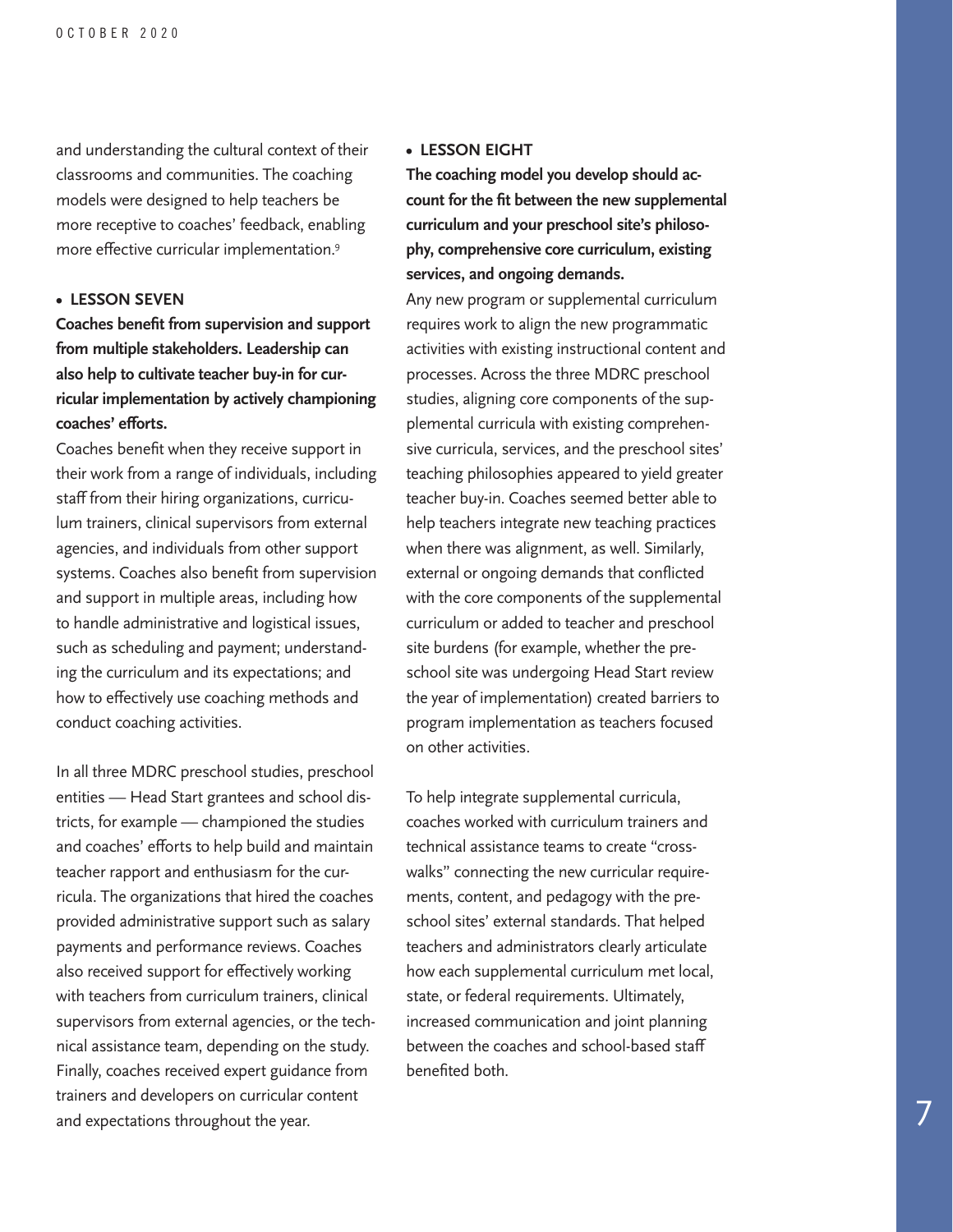# <span id="page-7-0"></span>**M O N I T O R A N D L E A R N F R O M D A T A**

If preschool sites collect data and monitor teachers' progress in multiple classrooms, it can greatly improve implementation of new supplemental curricula with fidelity. Tracking progress against established goals and benchmarks can help identify potential implementation challenges.<sup>10</sup> Data from ongoing monitoring can identify needs or challenges for teachers, classrooms, or preschool sites, allowing quick and comprehensive support to those that need it most.

Monitoring is most effective when preschool sites use a systematic approach to tracking implementation of a supplemental curriculum. Depending on a preschool site's resources, the database can be an online, flexible management information system (MIS) for tracking program implementation, or a simple spreadsheet. Many tools can be used to collect information on the progress of coaching and implementation. For example, simple summary data from coaching or teacher logs of daily implementation activity can help identify ways to best support teacher practice. While setting up data monitoring systems may seem resource-intensive, the creative use of information from existing program activities and previously collected data, such as teachers' supervision meetings or coaches' field notes, allows preschool sites to gather information on curricular implementation more informally. The following two lessons present how data can be used to inform and strengthen the implementation of supplemental curricula.

#### **• LESSON ONE**

**Flexible data systems enable ongoing monitoring of curricular implementation. Tracking progress against established benchmarks can help identify implementation challenges to provide teachers with technical assistance in a targeted, timely manner.**

A monitoring system that communicates data to key stakeholders, including curriculum developers, trainers, coaches, and preschool sites, can make curricular implementation more effective. Head Start CARES and MPC used an MIS to collect data, review implementation, disseminate information about implementation to preschool sites, and support coaches and trainers in their work, all in real time. The information also allowed coaches to identify which classrooms needed more intensive support and helped them tailor their coaching in a more intentional and targeted manner.

The ability to identify trends in implementation and implementation challenges as they unfolded in these MDRC preschool studies allowed for more timely, appropriate responses that addressed teachers' immediate needs. Identifying trends also allowed technical assistance teams to address problems early, before they became larger barriers to implementation. For example, early monitoring of implementation data can indicate when teachers are off to a slow start or not moving forward at the beginning of the coaching process. This helps coaches understand the barriers teachers face and work together to find solutions. In one instance, teachers reported not being able to print materials. Communicating this to their coaches allowed them to work out site-specific strategies (for example, creating special printing accounts for teachers or allowing coaches to do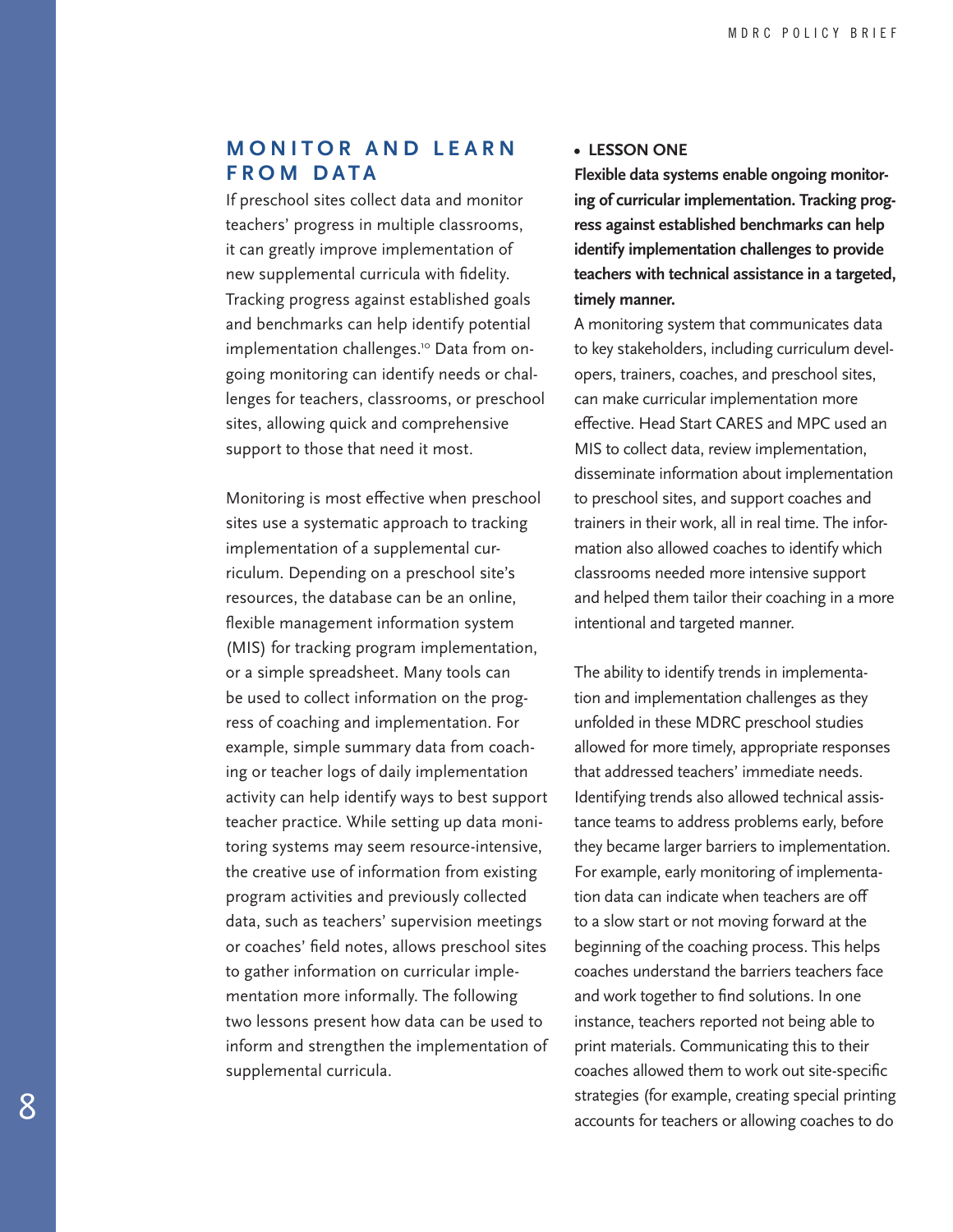the printing for teachers) to prevent a small barrier from derailing implementation.

## **• LESSON TWO**

## **Monitoring data and providing technical assistance to improve curricular implementation is most effective when tasked to a designated individual or group.**

Whether a supplemental curriculum is being implemented in a small number of classrooms or across a wide set of preschool sites, the process is streamlined and improved by having a designated person or group collect data, monitor implementation against established benchmarks, and plan technical assistance based on the data. In Head Start CARES and MPC, MDRC oversaw the process of creating and monitoring the MIS and worked with coaches to review and use the data to make decisions about how to target coaching supports. Dosage and quality of implementation were monitored against predetermined benchmarks, which were used to flag classrooms that might need extra support.

However, this monitoring and technical assistance process does not need to be external. This support could be provided at the local level by a member of the participating organization with the appropriate amount of available time, skill set, and support. Regardless of how monitoring is organized, it is most effective when it results in real time, individualized assistance to struggling classrooms.

## **CONCLUSION**

Effectively supporting the implementation of high-quality instruction in preschool systems takes place at multiple levels among multiple stakeholders. Selecting an evidence-based

supplemental curriculum aligned with your program's needs is only the first step. A robust, well-structured, and pre-planned implementation infrastructure supports strong implementation of the curriculum with fidelity and integrity. Teachers benefit from ongoing, onthe-ground support from trainers and coaches that is meaningfully tied to their classroom experiences. Strong implementation is also aided by supervising coaches who have programspecific knowledge and continuously monitoring real-time data to find ways to improve the process at your preschool site.

Based on MDRC's experience implementing preschool curricula across a variety of early childhood education settings, attention needs to be directed toward addressing and building out all the important elements of the infrastructure. Yet implementing a new supplemental preschool curriculum, particularly across many sites, can take time. Resource constraints can influence the process of building a comprehensive system to support highquality implementation.

Nonetheless, each element, from selecting a curriculum to designing data monitoring systems that support its implementation, is strengthened by combining a theory- and evidence-driven approach with deep logistical planning and intentionality. This brief shares important lessons for preschool administrators and other relevant stakeholders to consider when they take on new curricular initiatives. The three large-scale studies highlight the most salient theoretical and logistical considerations MDRC encountered during the implementation of supplemental preschool curricula.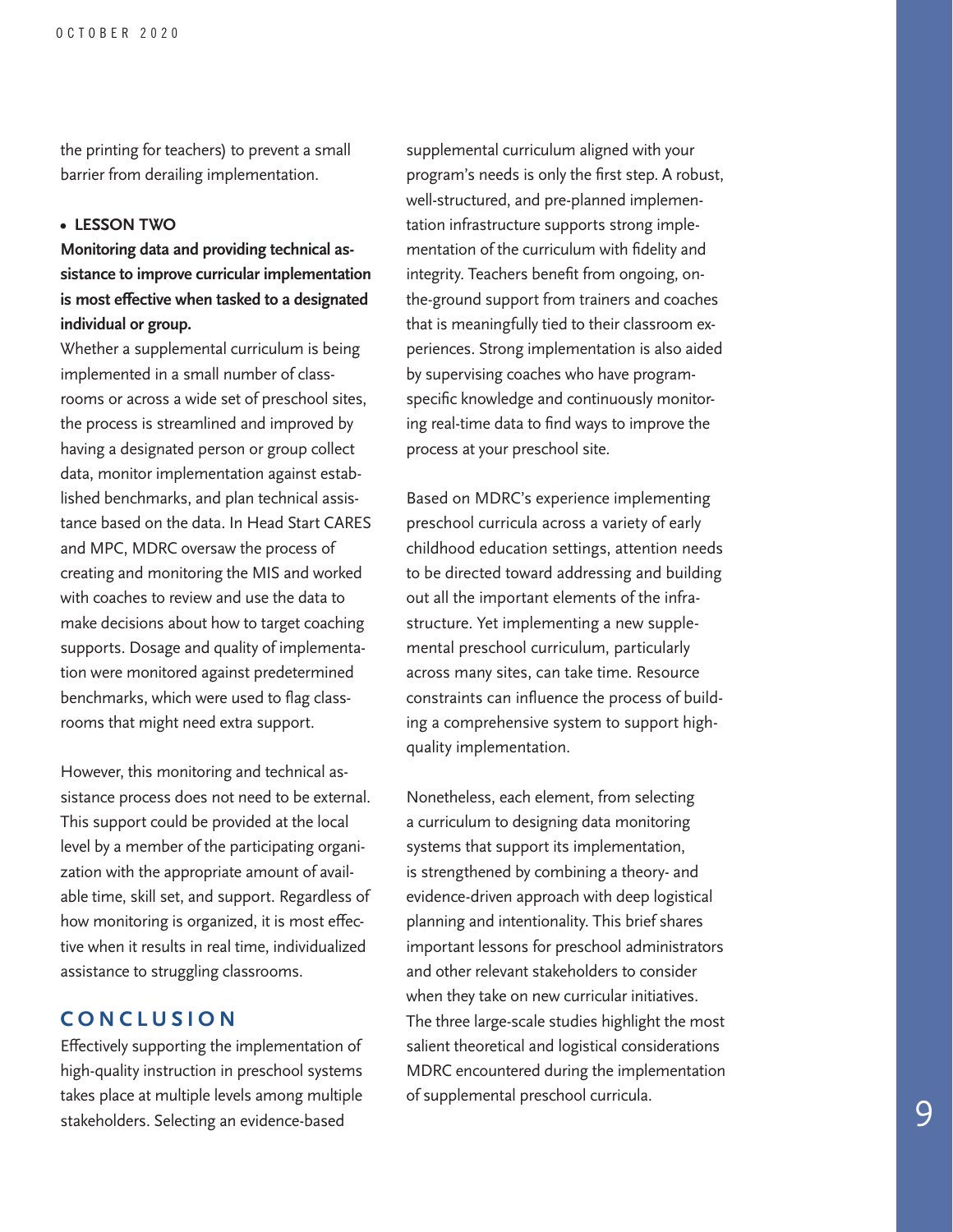## <span id="page-9-0"></span>**NOTES**

- [1](#page-0-0) See Gormley and Phillips (2005); Howes et al. (2008); Lipsey et al. (2013); Weiland and Yo shikawa (2013).
- [2](#page-0-0) McFarland et al. (2019).
- [3](#page-0-0) Burchinal (2018); Ludwig and Phillips (2007); NICHD Early Child Care Research Network (2002); Sabol, Ross, and Frost (2019).
- [4](#page-0-0) The lessons presented in this brief specifically focus on the implementation of domain-specific curricula intended to supplement compre hensive curricula already in place in preschool settings. A comprehensive curriculum typically addresses multiple domains of children's devel opment. A framework of five central domains of children's development is conceptualized in the Head Start Early Learning Outcomes Frame work: Ages Birth to Five (HSELOF, 2015). In preschool, these domains include approaches to learning; social and emotional development; lan guage, communication, and literacy; mathemat ics development and scientific reasoning; and, perceptual, motor, and physical development. Any mention of "curriculum" or "curricula" in this brief indicates supplemental curricula or curricular enhancements to existing comprehen sive curricula, unless otherwise specified.
- [5](#page-0-0) Lloyd and Bangser (2009); Mattera, Lloyd, Fish man, and Bangser (2013); Morris et al. (2013); Morris et al. (2014); Morris, Mattera, and Maier (2016); Mattera, Jacob, and Morris (2018).
- [6](#page-1-0) Guidance is available for the selection of supple mental, domain-specific preschool curricula based on the strengths and needs of children and teachers. For examples of federal sources, see: Early Childhood Learning & Knowledge Center, Office of Head Start [\(https://eclkc.ohs.](https://eclkc.ohs.acf.hhs.gov/archive/curriculum/article/choosing-preschool-curriculum) [acf.hhs.gov/archive/curriculum/article/choos](https://eclkc.ohs.acf.hhs.gov/archive/curriculum/article/choosing-preschool-curriculum) [ing-preschool-curriculum](https://eclkc.ohs.acf.hhs.gov/archive/curriculum/article/choosing-preschool-curriculum)); and What Works Clearinghouse, Institute of Education Sciences ([https://ies.ed.gov/ncee/wwc/FWW\)](https://ies.ed.gov/ncee/wwc/FWW).
- [7](#page-2-0) Chaudry, Morrissey, Weiland, and Yoshikawa (2017); Clements and Sarama (2008).
- [8](#page-2-0) Rigorous studies include randomized controlled trials or quasi-experimental studies that demon strate that the program and comparison groups were similar at the beginning of the study.
- [9](#page-6-0) Leacock, Maier, Lloyd, and Wulfsohn (2014).
- [10](#page-7-0) For more information about how to identify and set meaningful benchmarks, see this entry from MDRC's In Practice blog: [https://www.mdrc.](https://www.mdrc.org/publication/setting-strong-benchmarks) [org/publication/setting-strong-benchmarks](https://www.mdrc.org/publication/setting-strong-benchmarks) .

## **REFERENCES**

- Burchinal, Margaret. 2018. "Measuring Early Care and Education Quality." *Child Development Perspectives*  12, 1: 3-9.
- Chaudry, Ajay, Taryn Morrissey, Christina Weiland, and Hirokazu Yoshikawa. 2017. *Cradle to Kindergarten: A New Plan to Combat Inequality*. New York: Russell Sage Foundation.
- Clements, Douglas H., and Julie Sarama. 2008. "Experimental Evaluation of the Effects of Research-Based Preschool Mathematics Curriculum." *American Educational Research Journal* 45, 2: 443-494.
- Gormley Jr., William T., and Deborah Phillips. 2005. "The Effects of Universal Pre-K in Oklahoma: Research Highlights and Policy Implications." *Policy Studies Journal* 33, 1: 65-82.
- Howes, Carollee, Margaret Burchinal, Robert Pianta, Donna Bryant, Diane Early, Richard Clifford, and Oscar Barbarin. 2008. "Ready to Learn? Children's Pre-Academic Achievement in Pre-Kindergarten Programs." *Early Childhood Research Quarterly* 23, 1: 27-50.
- Leacock, Nicole, Michelle Maier, Chrishana M. Lloyd, and Samantha Wulfsohn. 2014. *Making Pre-K Count Coach Manual*. Unpublished manual. New York: MDRC.
- Lipsey, Mark W., Kerry G. Hofer, Nianbo Dong, Dale C. Farran, and Carol Bilbrey. 2013. E*valuation of the Tennessee Voluntary Prekindergarten Program: End of Pre-K Results from the Randomized Control Design*. Nashville: Vanderbilt University, Peabody Research Institute.
- Lloyd, Chrishana M., and Michael Bangser. 2009. *Promoting Preschool Quality Through Effective Classroom Management*. New York: MDRC.
- Ludwig, Jens, and Deborah A. Phillips. 2007. "The Benefits and Costs of Head Start." NBER Working Paper No. 12973. Cambridge, MA: National Bureau of Economic Research.
- Mattera, Shira K., Chrishana M. Lloyd, Michael Fishman, and Michael Bangser. 2013. *A First Look at the Head Start CARES Demonstration: Large-Scale Implementation of Programs to Improve Children's Social-Emotional Competence*. New York: MDRC.
- Mattera, Shira K., Robin T. Jacob, and Pamela Morris. 2018. *Strengthening Children's Math Skills with Enhanced Instruction*. New York: MDRC.
- McFarland, Joel, Bill Hussar, Jijun Zhang, Xiaolei Wang, Ke Wang, Sarah Hein, Melissa Diliberti, Emily Forrest Cataldi, Farrah Bullock Mann, and Amy Barmer. 2019. *The Condition of Education 2019*. NCES 2019-144. Washington, DC: National Center for Education Statistics.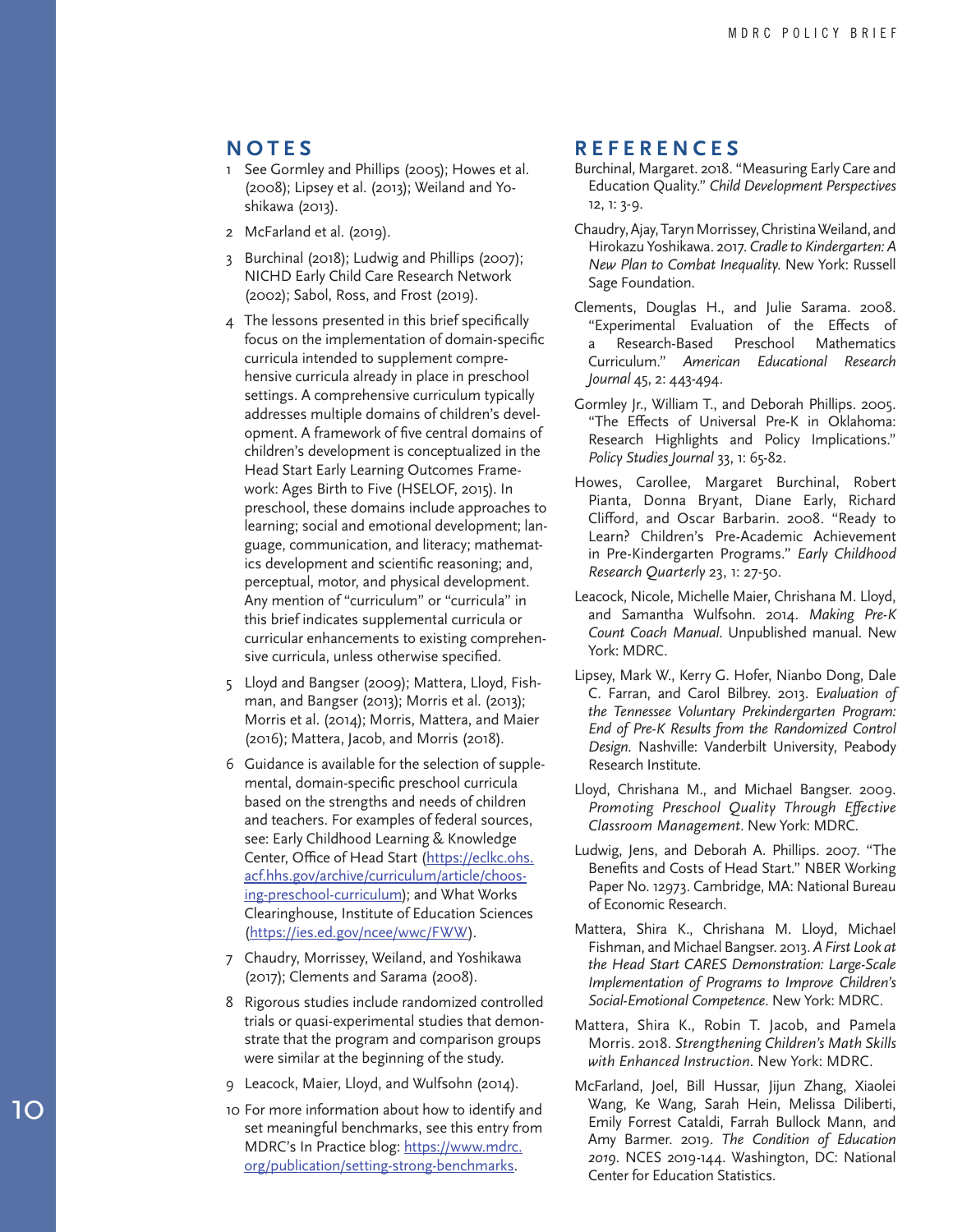- Morris, Pamela, Chrishana M. Lloyd, Megan Millenky, Nicole Leacock, C. Cybele Raver, and Michael Bangser. 2013. *Using Classroom Management to Improve Preschoolers' Social and Emotional Skills: Final Impact and Implementation Findings from the Foundations of Learning Demonstration in Newark and Chicago*. New York: MDRC.
- Morris, Pamela, Shira Mattera, Nina Castells, Michael Bangser, Karen Bierman, and Cybele Raver. 2014. *Impact Findings from the Head Start CARES Demonstration: National Evaluation of Three Approaches to Improving Preschoolers' Social and Emotional Competence*. OPRE Report 2014- 44. Washington, DC: Office of Planning, Research, and Evaluation, Administration for Children and Families, U.S. Department of Health and Human Services.
- Morris, Pamela, Shira Mattera, and Michelle Maier. 2016. *Making Pre-K Count: Improving Math Instruction in New York City*. New York: MDRC.
- NICHD Early Child Care Research Network. 2002. "Child-Care Structure — Process — Outcome: Direct and Indirect Effects of Child-Care Quality on Young Children's Development." *Psychological Science* 13, 3: 199-206.
- Office of Head Start. 2015. *Head Start Early Learning Outcomes Framework: Ages Birth to Five*. Washington, DC: Office of Head Start, Administration for Children and Families, U.S. Department of Health and Human Services.
- Sabol, Terri J., Emily C. Ross, and Allison Frost. 2019. "Are All Head Start Classrooms Created Equal? Variation in Classroom Quality Within Head Start Centers and Implications for Accountability Systems." *American Educational Research Journal*: 1-31.
- Weiland, Christina, and Hirokazu Yoshikawa. 2013. "Impacts of a Prekindergarten Program on Children's Mathematics, Language, Literacy, Executive Function, and Emotional Skills." *Child Development* 84, 6: 2112-2130.

## **ACKNOWLEDGMENTS**

The studies upon which this brief are based would not have been possible without the hard work of a wide range of research and operational staff at MDRC who supported the Foundations of Learning, Head Start CARES (Classroom-based Approaches and Resources for Emotion and Social skill promotion), and Making Pre-K Count studies. A number of colleagues provided valuable input on the writing of this brief, including JoAnn Hsueh, Meghan Mc-Cormick, Michelle Maier, Frieda Molina, William Corrin, and Katherine Baldwin. Will Swarts edited the full brief and Carolyn Thomas prepared the brief for publication.

The work reflected in the brief has also benefited enormously from our relationships with research partners from other institutions, including Pamela Morris and Cybele Raver from New York University, Robin Jacob, Christina Weiland, Anna Erickson, and Kristi Hanby from the University of Michigan, Stephanie Jones from the Harvard Graduate School of Education, Karen Bierman from the Pennsylvania State University, and Doug Clements and Julie Sarama from the University of Denver.

We would like to thank the coaches and facilitators at Bank Street College who supported implementation of Making Pre-K Count, the many coaches and trainers around the

country who participated in Head Start CARES, and the coaching staff at Family Connections who worked with us on Foundations of Learning. We would also like to thank the current and former leadership at the Newark Public Schools and Newark Preschool Council, Chicago Public Schools and Chicago Department of Family and Support Services, the New York City Department of Education's Division of Early Childhood Education, and the Division of Child Care and Head Start at the Administration for Children's Services. Finally, the work highlighted in this brief could not have been possible without the generous cooperation of the many children, families, teachers, and administrators who participated in the studies.

The writing of this brief and the Making Pre-K Count study were made possible by a partnership between Robin Hood, one of the country's leading antipoverty organizations based in New York City, and MDRC. Additional funding was provided by the Heising-Simons Foundation, the Overdeck Family Foundation, and the Richard W. Goldman Family Foundation.

Additional findings summarized in this brief come from the Head Start CARES study, which was sponsored by the Office of Head Start and the Office of Planning, Research